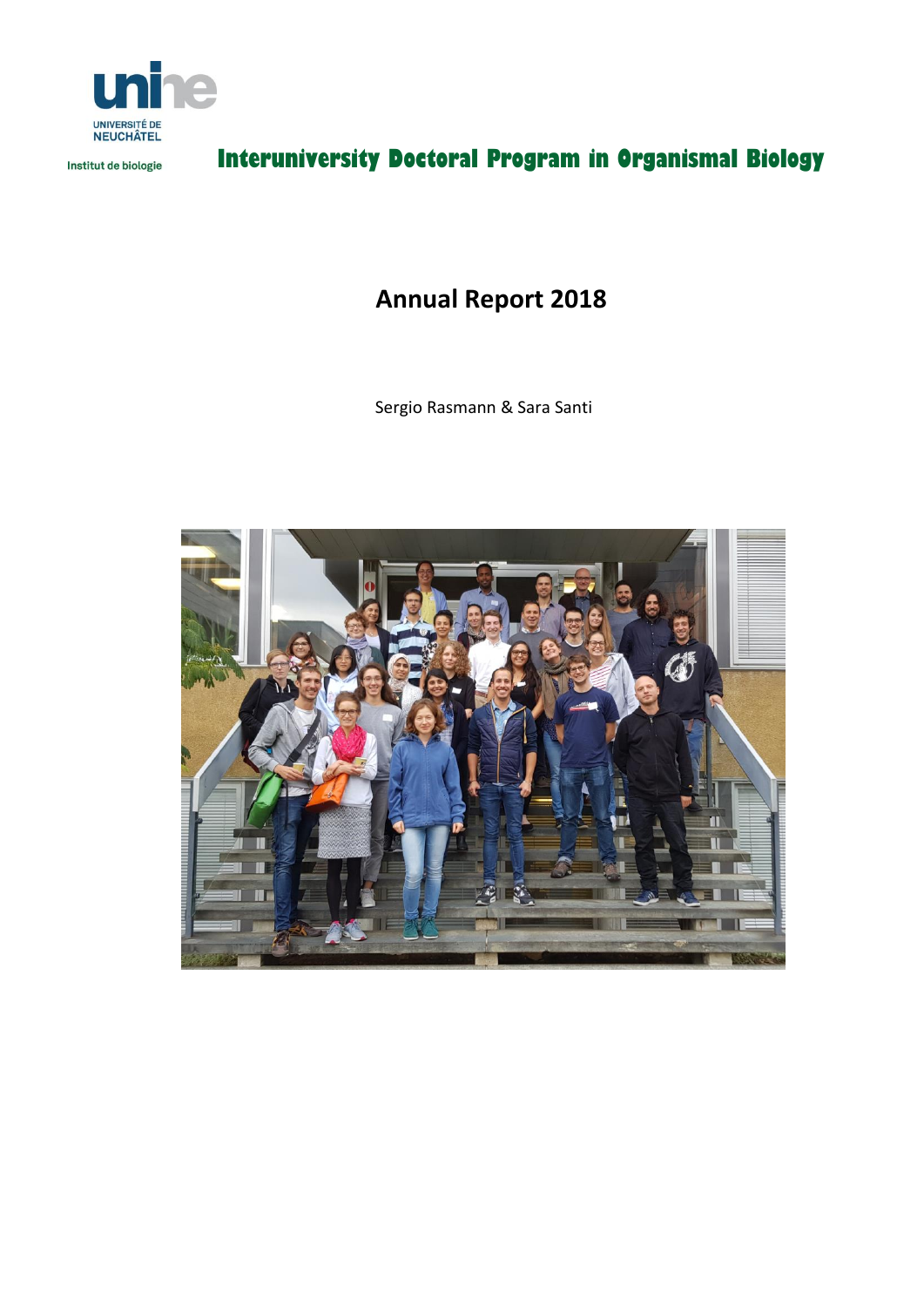At the last count (December 10), **75** Ph.D. students were registered in the doctoral program. This year **18** Ph.D. students received their doctoral degree. The average duration of their doctoral thesis was 4 years and 9 months.

**18** courses or workshops were offered (see Table.1), which were attended by a total of **320** participants (**83** % Ph.D. students, **9** % post-docs or researchers, **8** % master students). Of the participants, **41** % were from the University of Neuchâtel, **24** % from Bern and Fribourg, **19** % from Geneva and Lausanne, and **17** % from other partner institutions (University of Zürich, ETH Zürich, Agroscope, etc.) and foreign institutions (see Graph.1).



Graph.1: Origin of participants to the courses

#### Table.1: Activities of the doctoral program year 2018 and evaluation scores

Evaluations were done by the participants at the activities (highest possible note is 4.0). The results from the evaluations were sent to the course instructors and the information is used for the selection and improvement of future courses.

| <b>Activities</b>                                                                                                      | Dates (2018)         | Duration [days] | <b>Speakers</b>                                                                                                                                                                                                                                                                          | $\rm{[nr]}$<br>*Participants | Credit points | $\overline{4}$<br>Appreciation<br>[min 1, max |
|------------------------------------------------------------------------------------------------------------------------|----------------------|-----------------|------------------------------------------------------------------------------------------------------------------------------------------------------------------------------------------------------------------------------------------------------------------------------------------|------------------------------|---------------|-----------------------------------------------|
| <b>Communication activities</b>                                                                                        |                      |                 |                                                                                                                                                                                                                                                                                          |                              |               |                                               |
| How to obtain your first post-<br>doctoral fellowship                                                                  | 24.04                | 1               | M. Erb (University of Bern)                                                                                                                                                                                                                                                              | 7                            | 0.5           | 3.9                                           |
| Patenting in life sciences - A<br>hands-on workshop for Ph.D.<br>students and postdocs - in coll.<br>with LS2 and CUSO | 11-12.06             | $\overline{2}$  | H. Mueller (University of Basel & Swiss<br>Federal Institute of Intellectual Property,<br>Bern), S. Emler (SmartGene, Zug),<br>M. Schweizer (Swiss Federal Patent<br>Court), H. Zech (University of Basel),<br>A. Deplazes (University of Zurich),<br>R. Flükiger (University of Geneva) | 45                           | 1.0           |                                               |
| Scientific writing clinic                                                                                              | 19 & 26.06,<br>03.07 | 3               | M. Matter (HEG Fribourg), J. Regan<br>(ZUW University of Bern)                                                                                                                                                                                                                           | 13                           | 2.0           | 3.9                                           |
| Career Compass: How to set<br>the direction of your<br>professional development                                        | 25.09, 17.10         | $\overline{2}$  | D. Canella, T. Teichler (Lead to Trust,<br>Zurich)                                                                                                                                                                                                                                       | 16                           | 1.0           | 3.4                                           |
| Publishing research articles                                                                                           | 08.11                | 1               | Ph. Mayer (Science-textflow, Winterthur)                                                                                                                                                                                                                                                 | 14                           | 0.5           | 3.9                                           |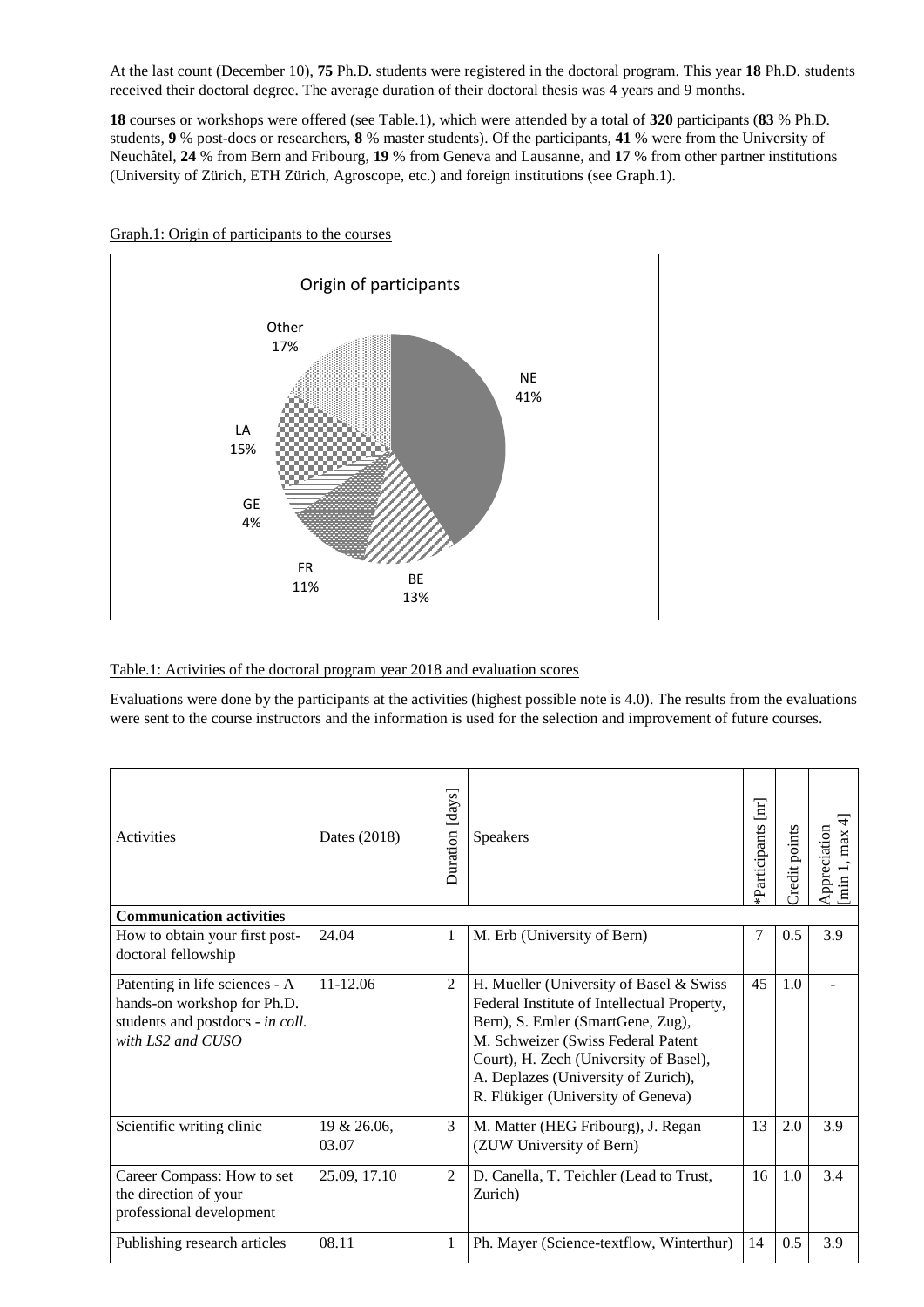| Planning a career strategy -               | 13-14.11 | P. Kraus (AHT' intermediation, Pfäffikon) |  |  |
|--------------------------------------------|----------|-------------------------------------------|--|--|
| Networking $\&$ job finding<br>methodology |          |                                           |  |  |

| <b>Research tools</b>                                                                                                              |                                |                |                                                                                                                                                                                                                       |    |     |     |
|------------------------------------------------------------------------------------------------------------------------------------|--------------------------------|----------------|-----------------------------------------------------------------------------------------------------------------------------------------------------------------------------------------------------------------------|----|-----|-----|
| Chlorophyll fluorescence: in<br>vivo study of plant<br>physiology - a joint course<br>with CUSO Molecular Plant<br><i>Sciences</i> | 15-16.01                       | 2              | G. Finazzi (CEA Grenoble, France),<br>M. Pollastrini (University of Florence,<br>Italy), Z. Benedikty (PSI, Drasov, Czech<br>Republic), P. Longoni (University of<br>Neuchâtel), E. Demarsy (University of<br>Geneva) | 17 | 1.0 | 3.1 |
| Plant imaging: advanced light<br>microscopy - a joint course<br>with CUSO Molecular Plant<br><b>Sciences</b>                       | 08-09.03                       | $\overline{2}$ | S. Loubery (University of Geneva)                                                                                                                                                                                     | 9  | 1.0 | 3.9 |
| Introduction to ecological<br>niche modelling                                                                                      | 14-15.05                       | 2              | C. Randin (University of Lausanne &<br>WSL)                                                                                                                                                                           | 10 | 1.0 | 3.7 |
| Introduction to $R - a$ joint<br>course with CUSO                                                                                  | 04-07.06                       | $\overline{4}$ | J. Goudet (University of Lausanne)                                                                                                                                                                                    | 27 | 2.0 | 3.9 |
| Metabolites profiling of plant<br>secondary compounds                                                                              | 11.09                          | $\mathbf{1}$   | G. Glauser (University of Neuchâtel)                                                                                                                                                                                  | 12 | 0.5 | 3.7 |
| Applied statistical regression<br>modelling for biologists using<br>R - a joint course with CUSO<br>Ecology and Evolution          | 12 & 19 & 26.10,<br>02 & 09.11 | 5              | D. Kuonen (Statoo Consulting, Bern),<br>M.-O. Boldi (University of Geneva)                                                                                                                                            | 20 | 2.5 | 3.4 |
| Advanced data management &<br>manipulation using $R - a joint$<br>course with CUSO Ecology<br>and Evolution                        | 22-23.10                       | $\overline{2}$ | J. Wunder (WSL Birmensdorf & Wunder<br>Consulting Wald, Zurich)                                                                                                                                                       | 16 | 1.0 | 3.9 |

| <b>Scientific topics</b>                                                                                                                        |            |                |                                                                                                                                                                                                                                                   |    |     |     |  |  |
|-------------------------------------------------------------------------------------------------------------------------------------------------|------------|----------------|---------------------------------------------------------------------------------------------------------------------------------------------------------------------------------------------------------------------------------------------------|----|-----|-----|--|--|
| Open science: improving your<br>research workflow to increase<br>transparency and<br>reproducibility                                            | 05.02      | 1              | D. Roche (University of Neuchâtel),<br>H. Seibold (University of Zurich),<br>L. Henry (EPF, Lausanne), A. Scheel<br>(Eindhoven University of Technology,<br>The Netherlands), X. Schmalz (Ludwig-<br>Maximillians University, Munich,<br>Germany) | 30 | 0.5 | 3.7 |  |  |
| Biomineralization - <i>a joint</i><br>course with CUSO Microbial<br>Sciences & University of<br>Lausanne                                        | $09-10.04$ | $\mathfrak{D}$ | K. Benzerara (Université Pierre et Marie<br>Curie, Paris, France), T. Bontognali<br>(ETH, Zürich), G. Gadd (University of<br>Dundee, UK)                                                                                                          | 12 | 1.0 | 4.0 |  |  |
| Visions for a sustainable<br>agriculture - a joint course<br>with CUSO Ecology and<br><b>Evolution &amp; Molecular Plant</b><br><i>Sciences</i> | 02-04.05   | 3              | J. Pickett (Cardiff University, UK),<br>U. Kuhlmann (Plantwise, CABI,<br>Switzerland), S. Kelemu (ICIPE, Kenya),<br>L. Tamm (FiBL, Switzerland),<br>S. Di Falco (University of Geneva),<br>C. Screpanti (Syngenta, Basel)                         | 40 | 1.5 | 3.7 |  |  |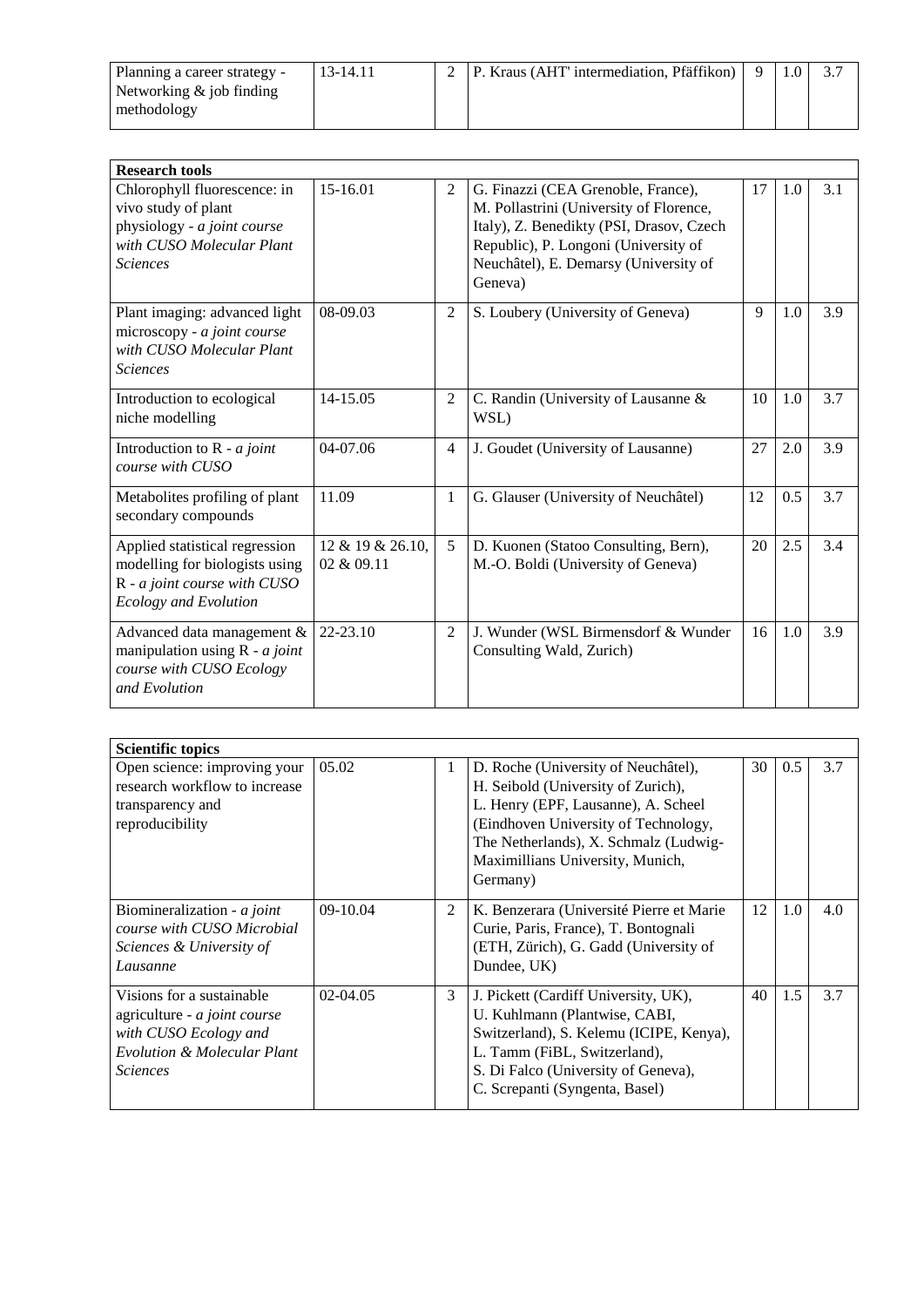| Predicting outcomes of        | 13-14.09 | 2 | J. Maron (University of Montana, USA),   | 23 | 1.0 | 3.8 |
|-------------------------------|----------|---|------------------------------------------|----|-----|-----|
| species interactions: linking |          |   | J. Alexander (University of Lausanne),   |    |     |     |
| ecology and evolution with    |          |   | S. Keller (University of Vermont, USA),  |    | 1.5 |     |
| demography and spread         |          |   | A. Guisan (University of Lausanne),      |    |     |     |
| EEDAYS $2018 - a$ joint       |          |   | E. Crone (Tufts University, USA),        |    |     |     |
| course with CUSO Ecology      |          |   | M. Saastamoinen (University of Helsinki, |    |     |     |
| and Evolution                 |          |   | Finland), T. Züst (University of Bern),  |    |     |     |
|                               |          |   | H. Müller-Schärer (University of         |    |     |     |
|                               |          |   | Fribourg)                                |    |     |     |

\* all courses have a limited number of participants

### Annual Ph.D. students meeting 2018 - Intellectual Property: from academia to industry

The annual meeting of the doctoral program is organised by the Ph.D. students themselves. For 2018, the organizers were Fabio Palmieri, Isha Jamil and Mélisande Aellen (University of Neuchâtel). The meeting took place 6 September in Neuchâtel. Four speakers, of which two internal (Prof Daniel Kraus, Faculty of Law, Dr Claudia Nash, Research and Innovation) and two external (Dr Jean-Luc Perret & Dr Lucien Rufener, INVENesis, Neuchâtel) were invited to give a talk. A total of 31 Ph.D. students attended the meeting. They presented the results of their research to their peers (21 posters presented and 6 fifteen-minute oral presentations).

The 1<sup>st</sup> oral presentation prize was attributed to Charlyne Jaccard (University of Neuchâtel), the 2<sup>nd</sup> oral presentation prize to Iga Tomczynska (University of Fribourg). Two best poster prizes were equally attributed (1<sup>st</sup> place, tied) to Maria Litto (University of Fribourg) and Aislinn Estoppey (University of Neuchâtel).

#### Congress and Mobility grants

**9** congress travel grants (total CHF **7910.44**) were awarded to students enrolled into the doctoral program, which gave the awardees an opportunity to present their results (poster or oral presentation) to an international audience. In addition, **2** requests for mobility grants were received and all were partially granted (total CHF **1956.05**), allowing the students to visit other laboratories to conduct experiments, learn research techniques and/or discuss research results with experts in the field.

## Global evaluation of the years 2017-2018

The global questionnaire was sent to all registered Ph.D. students and to their supervisors. Of the total responders, **78 %** were Ph.D. students (33.3 % of total of the doctoral program Ph.D. students), and **81 %** have attended courses or activities organized by the doctoral program. **47 %** of the responders have participated in the organization of activities.

Graph.2 provides a summary of the global evaluation of the doctoral program for the years 2017 and 2018. Asked questions are listed below. **Remarkably, 91 % of the responders would recommend our doctoral program to others**.

#### Global evaluation list of questions

- A. The Doctoral Program in Organismal Biology (DPOB) concept is good.
- B. The requirements of the DPOB in matter of reports are adequate.
- C. The requirements of the DPOB in matter of ECTS are adequate.
- D. The range of courses was appropriate to my education.
- E. The offer of courses was broad and complete.
- F. The offered courses were of high standards.
- G. Training methods and teaching approach were adapted to a doctoral program.
- H. Overall, the speakers/teachers coaching was good.
- I. I was motivated and did my best to actively participate at the courses.
- J. The activities evaluation system was appropriate.
- K. The time schedule of the courses was good.
- L. The location of the courses was good.
- M. The facilities provided for the courses were adequate (aulas, instruments, material, ...).
- N. The main objective of the DPOB, i.e. to contribute to interdisciplinary learning, was met.
- O. The added value of the offer of the DPOB justified the time that I invested in its activities.
- P. I would recommend to enroll in the DPOB to others.